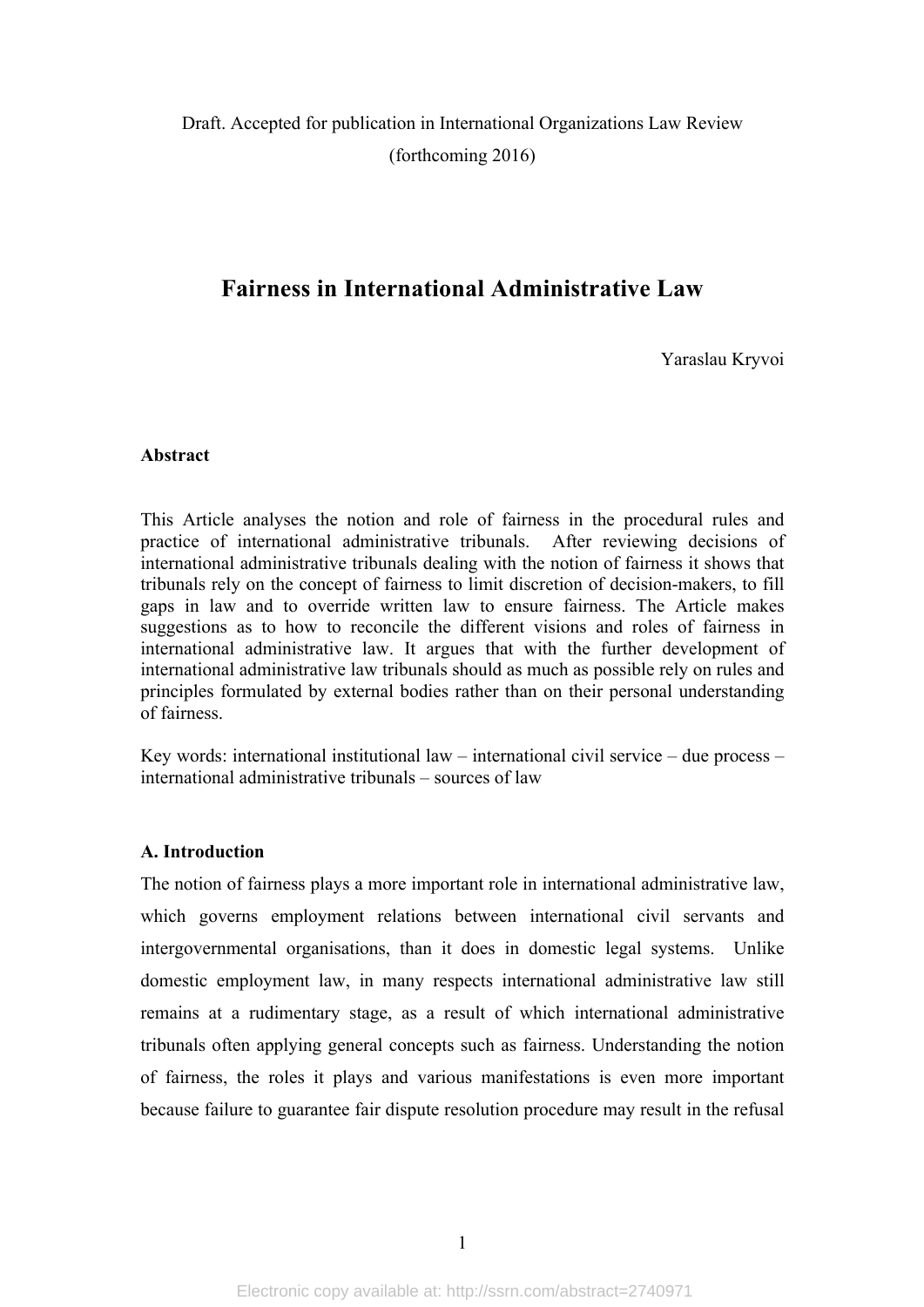to honour immunity of international organisations by domestic courts<sup>1</sup> as discussed in more detail below.

The number of international organisations is growing as well as the number of people whom they employ which currently reaches hundreds of thousands throughout the world. $\alpha$  International administrative tribunals despite their name more resemble courts dealing with employment disputes rather than institutions conducting a traditional administrative review of administrative acts. Such tribunals constitute integral parts of intergovernmental organisations – the busiest include the ILO Administrative Tribunal, the World Bank Administrative Tribunal and the United Nations Disputes Tribunal, which decide hundreds of employment disputes every year on the basis of their own statutes and rules of procedure.

Fairness of dispute resolution procedure involving international organisations and civil servants requires special attention also because international administrative tribunals are detached from a domestic hierarchical system of authority and not subject to classical notions of separation of power; decisions of international administrative tribunals are usually both mandatory and final, without possibility of appeal.<sup>3</sup> The system of international administrative law is self-contained vet unlike many other international dispute resolution regimes or domestic legal systems it does not have comparable checks and balances and separation of powers. <sup>4</sup> There is also a lack of generally accepted hierarchy between various sources of law and lacunas in regulation, which makes the concept of fairness a powerful tool in the hands of international administrative tribunals.

<sup>&</sup>lt;sup>1</sup> The International Law Commission made the following observation: "The jurisdictional immunity of [organisations] before domestic courts and the burden of proof and evidence can be identified as the common procedural obstacles facing non-state claimants when they attempt to raise and implement the accountability of organizations" ILC, Report of the 55th Session 2003, UN doc. A/58/10, 50.

<sup>2</sup> MATTHEW PARISH, MIRAGES OF INTERNATIONAL JUSTICE: THE ELUSIVE PURSUIT OF A TRANSNATIONAL LEGAL ORDER 50 (2011).

<sup>&</sup>lt;sup>3</sup> In most jurisdictions, administrative measures are subject to the review of courts. Article 6.1 of the European Convention on Human Rights implies that the exercise of administrative power should be subject to judicial control ("In the determination of his civil rights and obligations or of any criminal charge against him, everyone is entitled to a fair and public hearing within a reasonable time by an independent and impartial tribunal established by law.") Convention for the Protection of Human Rights and Fundamental Freedoms, Nov. 4, 1950, 213 U.N.T.S. 222 [hereinafter European Convention on Human Rights](entered into force Sept. 3, 1953). The European Court of Human Rights addressed the issue of fairness of dispute resolution procedures in several cases as discussed in more detail in the next section.

<sup>4</sup> Yaraslau Kryvoi, *International Administrative Law: From Autonomy to Hierarchy*, 47 GEORGE WASHINGTON INTERNATIONAL LAW REVIEW 267, 276 (2015).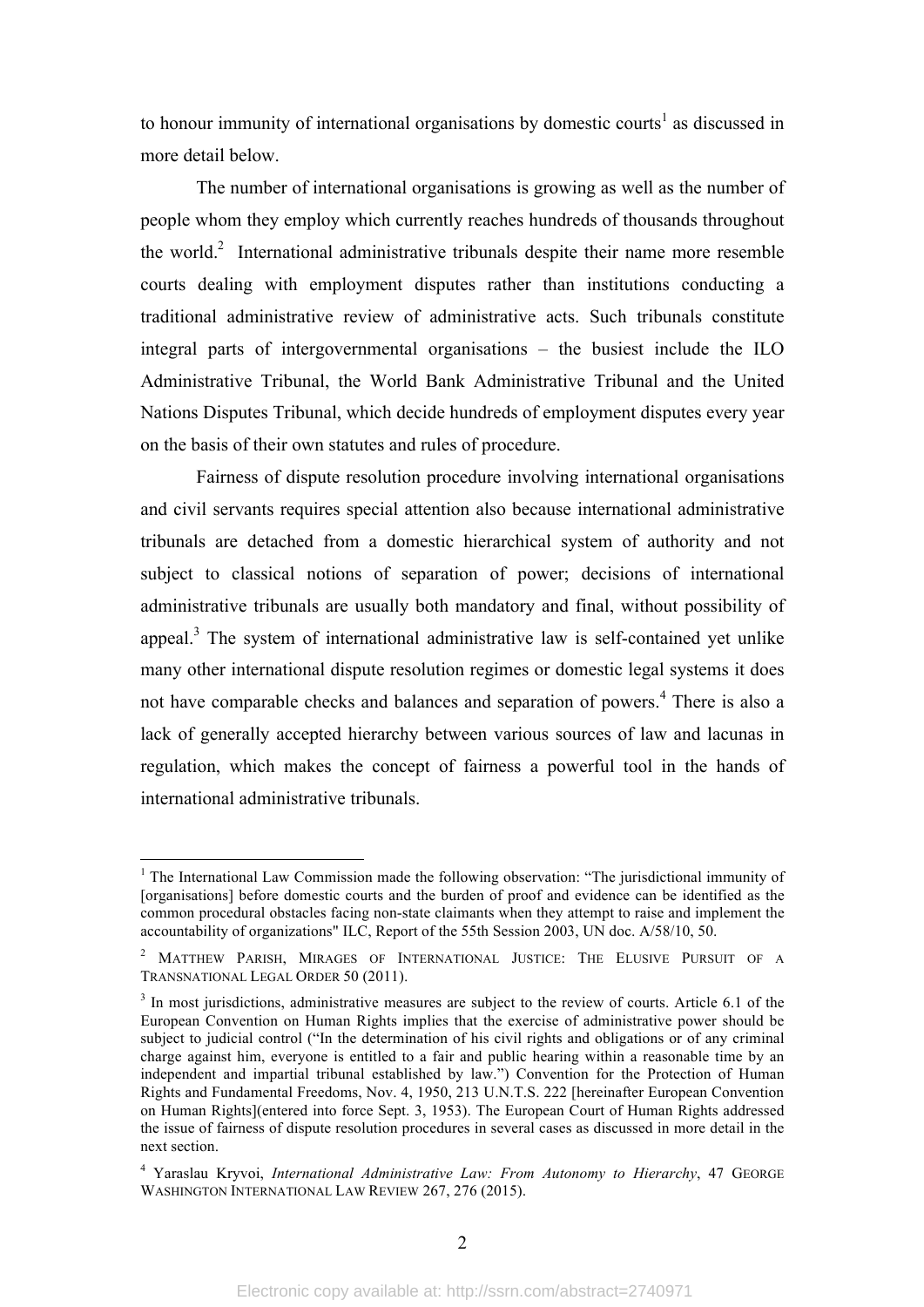A report of the International Law Association suggests that fairness is a standard that derives from the fundamental principle of good faith.<sup>5</sup> Fairness can be classified into at least two general categories: procedural and substantive<sup>6</sup> although in many cases it is difficult to distinguish between these two. The notion of procedural fairness is associated with impartiality of the tribunal, equality of arms of the parties, including giving an equal opportunity to each party to make its case in regard to facts and evidence.<sup>7</sup> Even though the procedure itself could be fair, this does not necessarily result in a fair decision on the merits.<sup>8</sup> Substantive fairness, also known as distributed justice, looks into why a particular decision was reached and whether the decision reached is just. $9$ 

As discussed in more detail below, the concept of fairness comes into play at all stages of dispute resolution procedure – from the initial informal dispute resolution to possible challenges of immunity of international organisations in courts. The difficulty with defining fairness comes from its dependence on other relative concepts such as legitimate expectations, abuse of rights, equity and justice. This is why the concept can be better understood by analysing specific instances when tribunals have applied it. The case law analyzed in this Article shows various faces of fairness and provides an analytical framework to understand the role fairness plays in the

 <sup>5</sup> International Law Association, ACCOUNTABILITY OF INTERNATIONAL ORGANISATIONS, FINAL REPORT, INTERNATIONAL LAW ASSOCIATION, REPORT OF THE SEVENTY-FIRST CONFERENCE, p.12 (2004), available at http://www.ila-hq.org/download.cfm/docid/6B708C25-4D6D-42E2- 8385DADA752815E8. ("The fundamental nature of the principle of good faith has given rise to other important principles with regard, for example, to the need for standards of honesty, fairness and reasonableness.")

<sup>&</sup>lt;sup>6</sup> Some authors consider to procedural fairness as synonym of legitimacy, meaning proper mechanisms to ensure creation, interpretation and application of the law as opposed to distributive fairness, which is allocating substantive burdens and benefits. See Tom Franck, FAIRNESS IN INTERNATIONAL LAW AND INSTITUTIONS 22-24 (1995).

<sup>&</sup>lt;sup>7</sup> C.F. AMERASINGHE, EVIDENCE IN INTERNATIONAL LITIGATION 14 (2005). The U.N. Human Rights Committee noted in *Perterer v. Austria* that the guarantee of equality before courts under Article 14(1) of International Covenant on Civil and Political Rights encompasses impartiality, fairness and equality of arms regardless of whether a particular judicial body is specifically tasked with imposing disciplinary measures on civil servants. United Nations, Human Rights Comm., 90th Sess., 9–27 July, 2007, Communication No. 1454/2006, U.N. Doc. CCPR/C/90/D/1454/2006, ¶7.2, at 17 (11 September, 2007).

<sup>8</sup> Other proposed categories of fairness include a relational/interactional fairness which reflects how a person is treated during the process from the emotional point of view and systemic fairness reflects the inherent bias of the dispute resolution system, potentially leading to an unfair process, outcome or treatment. See ldumati Sen, *Reflections On Fairness and Informal Dispute Resolution in International Organisations in Best Practices in* RESOLVING EMPLOYMENT DISPUTES IN INTERNATIONAL ORGANIZATIONS, Conference Proceedings, ILO Geneva, 15–16 September 2014, available at http://www.ilo.org/public/english/bureau/leg/download/best\_practices\_2015\_en.pdf  $9$  Ibid.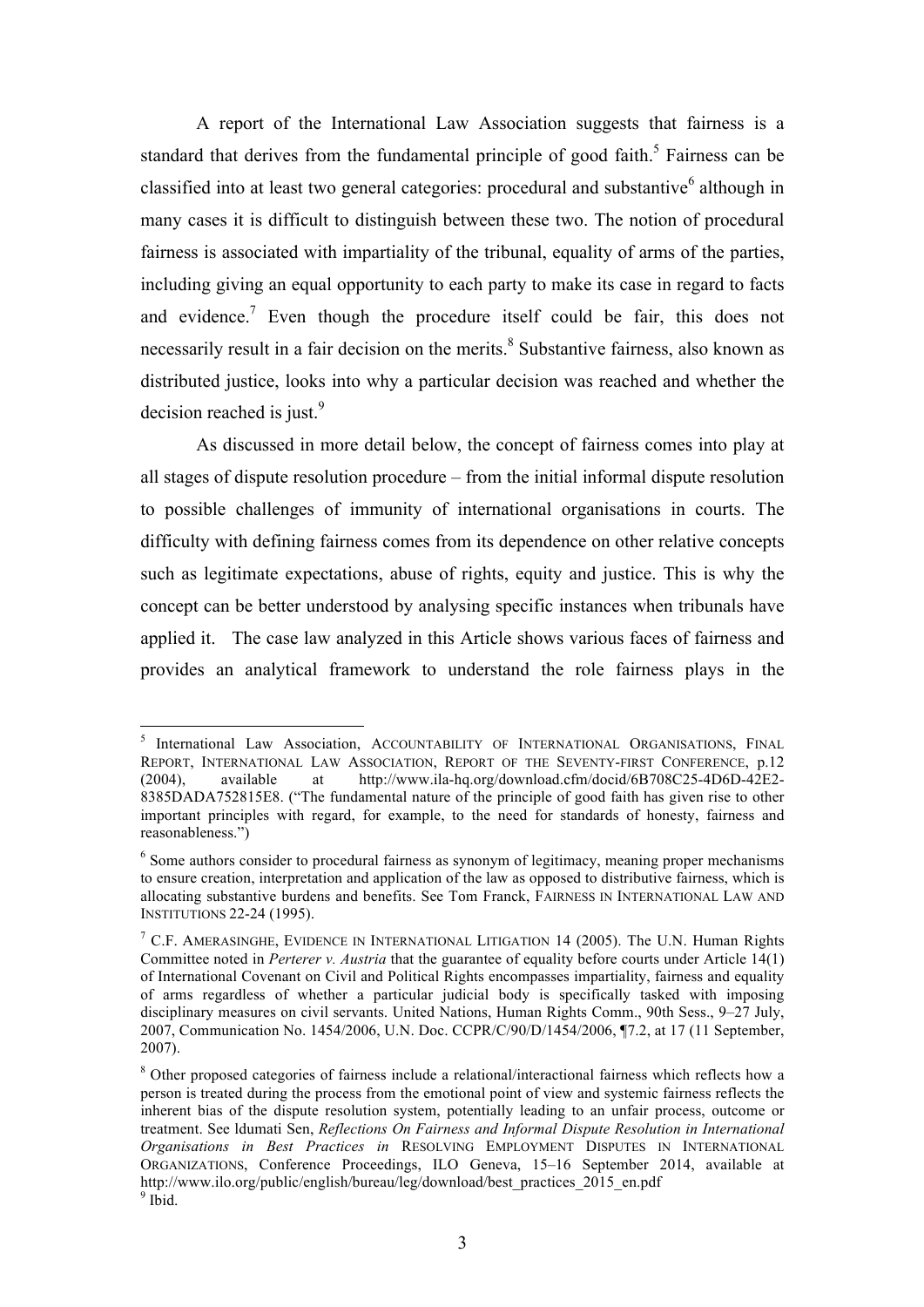resolution of disputes between international organizations and international civil servants.

This Article will first demonstrate the importance of fair procedure in international administrative law by giving an overview of cases in which failure to guarantee such a procedure resulted in the refusal to honour the immunity of international organisations. It will then analyse the notion of fairness expressed in the statutes and procedural rules and practice of international administrative tribunals and will show that they apply the notion of fairness not only to procedural shortcomings, but also for substantive examination of the reasonableness of decisions and policies. The Article will examine the different roles fairness plays and how to reconcile the disparate visions and roles of fairness in international administrative law. It will conclude by suggesting that international administrative tribunals should rely whenever possible on general principles of law or other sources of international administrative law rather than on the notion of fairness.

### **B. Breach of Procedural Fairness as a Ground to Decline Immunity**

Access to a court is considered a human right means the possibility for the individual to have a claim "heard and adjudicated in accordance with substantive standards of fairness and justice".<sup>10</sup> International civil servants usually cannot resort to domestic courts to resolve their employment disputes with international organisations because of immunity of international organisations. The main reason for immunity of international organisations from the jurisdiction of domestic courts and establishment of special administrative tribunals was, as the International Court of Justice put it, "to promote freedom and justice … and afford … judicial or arbitral remedy to its own staff for the settlement of any disputes which may arise between it and them."<sup>11</sup> Although the quote related to the United Nations system, its logic entirely applies to other international organisations. Immunity from jurisdiction of domestic courts has been considered a part of international customary law for a long time.<sup>12</sup>

 $\overline{a}$ 

<sup>&</sup>lt;sup>10</sup> See Francesco Francioni, The Rights of Access to Justice Under 1ary International Law, in ACCESS TO JUSTICE AS A HUMAN RIGHT 1 (FRANCESCO FRANCIONI ed., 2007).

<sup>&</sup>lt;sup>11</sup> The International Court of Justice, *the Effect of Awards Case*, 1954 ICJ Reports at p. 57.

<sup>&</sup>lt;sup>12</sup> Charles Brower, *United States* in THE PRIVILEGES AND IMMUNITIES OF INTERNATIONAL ORGANIZATIONS IN DOMESTIC COURTS 330 (August Reinisch ed 2013) citing *Mendaro v World Bank*, 717 F.2d 610 (DC Cir 1983).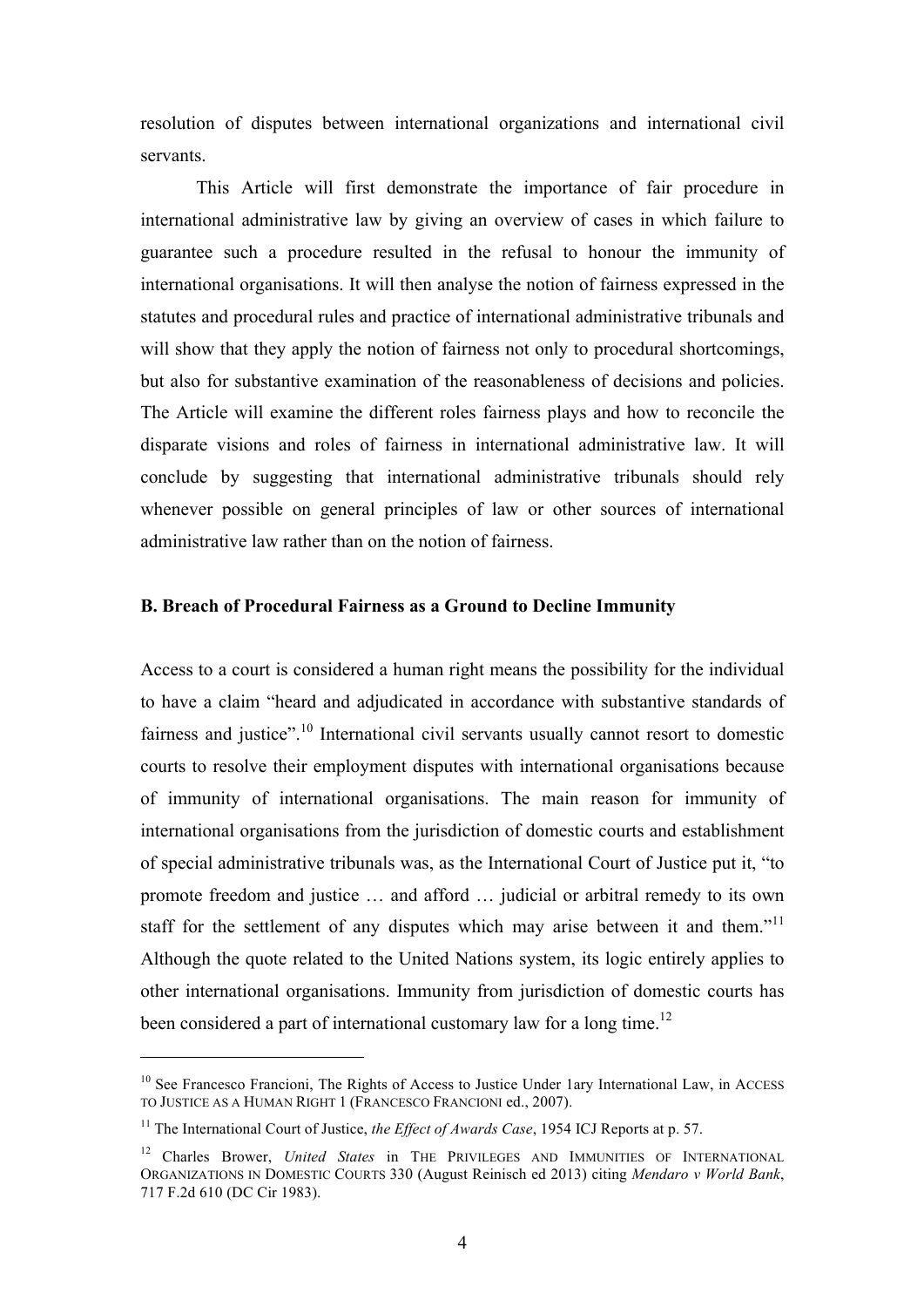A number of cases decided by domestic courts suggest that failure to guarantee a fair dispute resolution process by international organisations may lead to a denial of immunity to such organisations. As discussed below, courts – both international and domestic – agree that international organisations may enjoy immunity only if they can establish due process for resolution of disputes with their employees.

In *Waite and Kennedy v Germany* the European Court of Human Rights ruled that Member States were responsible to ensure the implementation of the right to a fair trial in their territory and immunity of the international organisation was justified because the applicants had available to them "reasonable alternative means to protect their rights under the Convention".<sup>13</sup> Following a similar logic, the German Constitutional Court upheld immunity from jurisdiction because the administrative tribunal of the International Labour Organisation met both the minimum rule of law demands of the German Basic Law and the international minimum standard of fundamental procedural fairness.<sup>14</sup>

In other cases courts stripped international organisations of their immunity because of lack of fair process. In one case, a Belgian court denied recognition of immunity of an international organisation because the internal procedure of dispute resolution with its employees did not offer guarantees of a fair and equitable process which manifested itself in the lack of a public hearing, the impossibility to challenge members of the internal appeals committee and the absence of provisions regarding execution of adverse decisions.<sup>15</sup> Italian and French courts followed similar logic when they rejected immunity of international organisations for failure to provide an independent and impartial remedy constituted a necessary precondition to upholding

 <sup>13</sup> *Waite and Kennedy v Germany* (Grand Chamber Judgment) App No 26083/94 (1999) §67. §68. In *Gasparini*, the European Court of Human Rights followed a similar logic that the protection afforded by NATO's internal dispute resolution mechanism was not "manifestly deficient" and upheld immunity of this international organisation. Eur. Court H.R., *Gasparini v. Italy and Belgium*, Judgment of 12 May 2009, 10750/03.

<sup>&</sup>lt;sup>14</sup> B. et al v. EPO, Federal Constitutional Court, Second Chamber, 3 July 2006, 2 BvR 1458/03. (The court explained it had a legally defined jurisdiction, a proper legal procedure on the basis of its legal principles and rules and its judges were under duty to be independent and free from bias.)

<sup>15</sup> *Siedler v Western European Union*, ILDC 53 (BE 2003); [2004] Journal des tribunaux 617. The court explained its decision by the need to respect the right to a fair trial guaranteed by Article 6(1) of the European Convention on Human Rights and Article 14(1) of the International Covenant on Civil and Political Rights.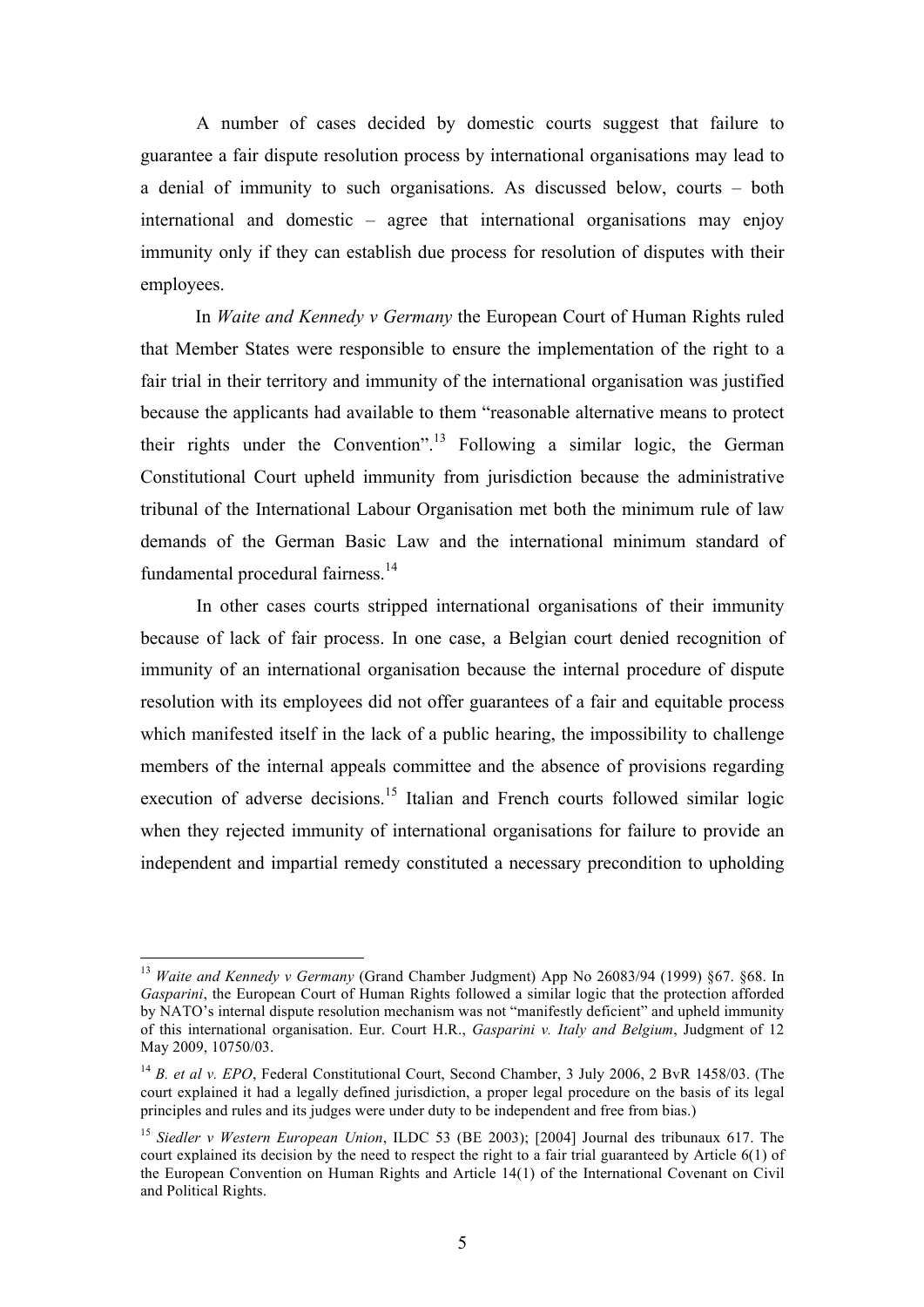its immunity from jurisdiction.<sup>16</sup> Domestic courts in Belgium on several occasions also did not allow immunity from execution of an order to pay compensation related to termination of an employment contract because the claimant had no access to other reasonably available means to protect his or her rights guaranteed by the European Convention on Human Rights.<sup>17</sup>

This review of case law suggests that international and domestic courts increasingly emphasize the right to fair process in international administrative law, violation of which may strip international organisations of their immunity.<sup>18</sup> Although in cases discussed above the courts relied on Article 6 of a regional convention, namely the European Convention on Human Rights, Article 14 of the International Covenant on Civil and Political Rights contains a very similar provision on fair hearing.<sup>19</sup> International organisations are not formally parties to the ICCPR, but over 160 States are parties to it and therefore the principles are regarded as customary international law.<sup>20</sup> International organisations as subjects of international law<sup>21</sup> should be bound by international public law, including by the general principles of  $law.<sup>22</sup>$ 

<sup>&</sup>lt;sup>16</sup> *Drago v International Plant Genetic Resources Institute (IPGRI)*, Final Appeal Judgment, Case No 3718, Giustizia Civile Massimario, 2007, 2, ILDC 827 paragraph 6.7 (IT 2007); Cass., 25 January, 2005, No. 04-41012, translated in ILDC 778 (2005); *Paola Pistelli v. European University Institute*, Italian Court of Cassation, all civil sections, 28 October 2005, no. 20995, Guida al diritto 40 (3/2006), ILDC 297 (IT 2005).

<sup>17</sup> See, e.g., *Lutchmaya v. ACP Secretariat*, Cour d'Appel [CA] Bruxelles, Mar. 4, 2003, J.T. 2003, 684, ILDC 1363 (BE 2003). *B.D. v. ACP Secretariat* (CA Bruxelles, 27 February 2007); see more detailed discussion in Jan Wouters et al., Belgian Court of Cassation, 105 AM. J. INT'L L. 560, 567 (2011).

<sup>18</sup> For a review of other similar cases see August Reinisch, *The Immunity of International Organizations and the Jurisdiction of their Administrative Tribunals*, 7 CHINESE JOURNAL OF INTERNATIONAL LAW 258 (2008).

<sup>&</sup>lt;sup>19</sup> According to Article 14 "All persons shall be equal before the courts and tribunals. In the determination of any criminal charge against him, or of his rights and obligations in a suit at law, everyone shall be entitled to a fair and public hearing by a competent, independent and impartial tribunal established by law." International Covenant on Civil and Political Rights. 1966, United Nations. Treaty Series, vol. 999, p. 171 and vol. 1057, p. 407.

<sup>20</sup> See *Drago v. IPGRI, supra* note 16; *Pistelli v. European University Institute, supra* note 16.

<sup>&</sup>lt;sup>21</sup> See, e.g., International Court of Justice (ICJ) 1949 Advisory Opinion on the Reparation for Injuries Suffered in the Service of the UN, Reparation for Injuries Suffered in the Service of the United Nations (Advisory Opinion) ICJ Rep 1949, p.174.

 $^{22}$  The applicability of international customary law to international organisations remains one of central problems of the law of international organisations. Although international organizations do not normally purport to consent to customary international law but arguing that international public law does not apply to organizations would mean "to deny that they are international persons, with rights and duties on the international plane". See analysis of applicability of international public law to international organizations Nigel White, THE LAW OF INTERNATIONAL ORGANISATIONS 23-25 (2005).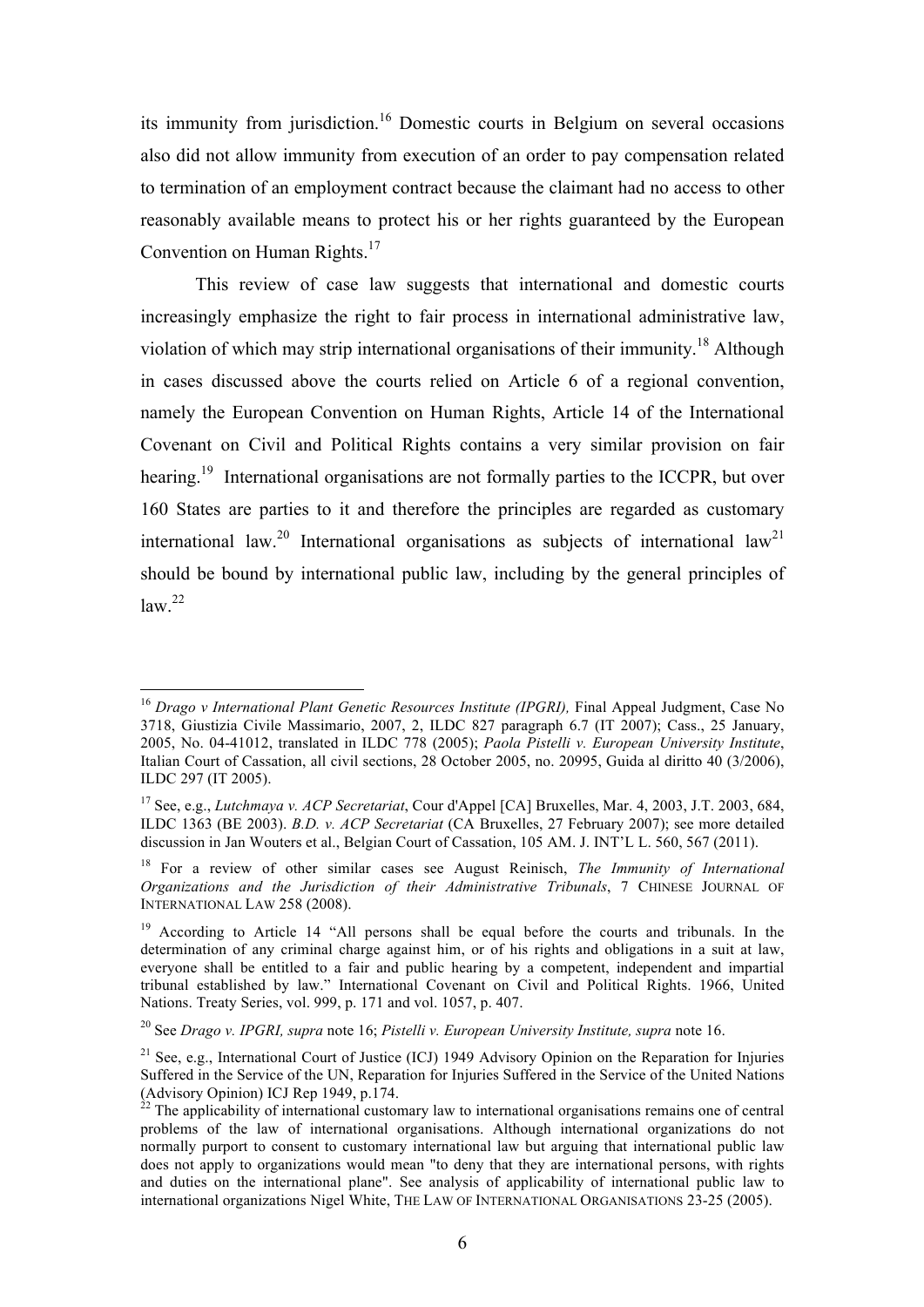The following sections of the Article will show how international administrative tribunals understand and apply the concept of fairness.

## **C. Defining Fairness**

 $\overline{a}$ 

In its usual understanding, fairness is as a synonym of equity, reflecting the general spirit of relations.<sup>23</sup> This generic definition does not contain any references to law. Fairness allows tribunals to depart from strict rights-based approach, focusing on legitimate expectations and underlying interests and needs of the parties.

Statutes and procedural rules of most international administrative tribunals do not mention the concept of fairness. The statutes usually provide that such tribunals should establish their own procedures.<sup>24</sup> However, some procedural rules and their official commentaries do refer to fairness as explained below.

According to the World Bank Group Principles of Staff Employment its subsidiary organs such as the World Bank Administrative Tribunal shall at all times act with fairness and impartiality and shall follow a proper process in their relations with staff members.<sup>25</sup> The IMF Procedural Guidelines on Conducting Inquiries Related to Allegations of Misconduct refers to

… fundamental fairness in procedural terms, including with respect to providing those against whom allegations are made notice of investigations and an opportunity to be heard, efforts to ensure balance and thoroughness, appropriate confidentiality, and freedom from reprisal. 26

In one case the IMF Administrative Tribunal explained that it had authority to review the procedural fairness of any contested decision and this power derived from

<sup>&</sup>lt;sup>23</sup> BLACK'S LAW DICTIONARY, WHAT IS EQUITY? available at: http://thelawdictionary.org/equity/ (equity is defined as "the spirit and the habit of fairness, justness, and right dealing which would regulate the intercourse of men with men").

<sup>&</sup>lt;sup>24</sup> Examples of this approach include the ILO Administrative Tribunal, Article VI of the Statute of the Administrative Tribunal of the ILO; the Word Bank Administrative Tribunal and Article III of the Statute of the IMF Administrative Tribunal; Article 11, Statute of the United Nations Dispute Tribunal.

<sup>25</sup> Principle 2.1 of The World Bank Group Principles of Staff Employment (quoted in *AU v IBRD*, WBAT Decision No. 418, para. 30.) Interpreting this set of rules one tribunal clarified that "fairness" compels the consideration of factors such as job performance, responsibilities, experience, grade level and the like when setting salaries." *L.T. Mpoy-Kamulayi (No. 5) v. International Bank for Reconstruction and Development*, WBAT Decision No 463.

 $26$  IMF Procedural Guidelines for Conducting Inquiries Related to Allegations of Misconduct, 9 February 2000, available at https://www.imf.org/external/hrd/inquiries.htm.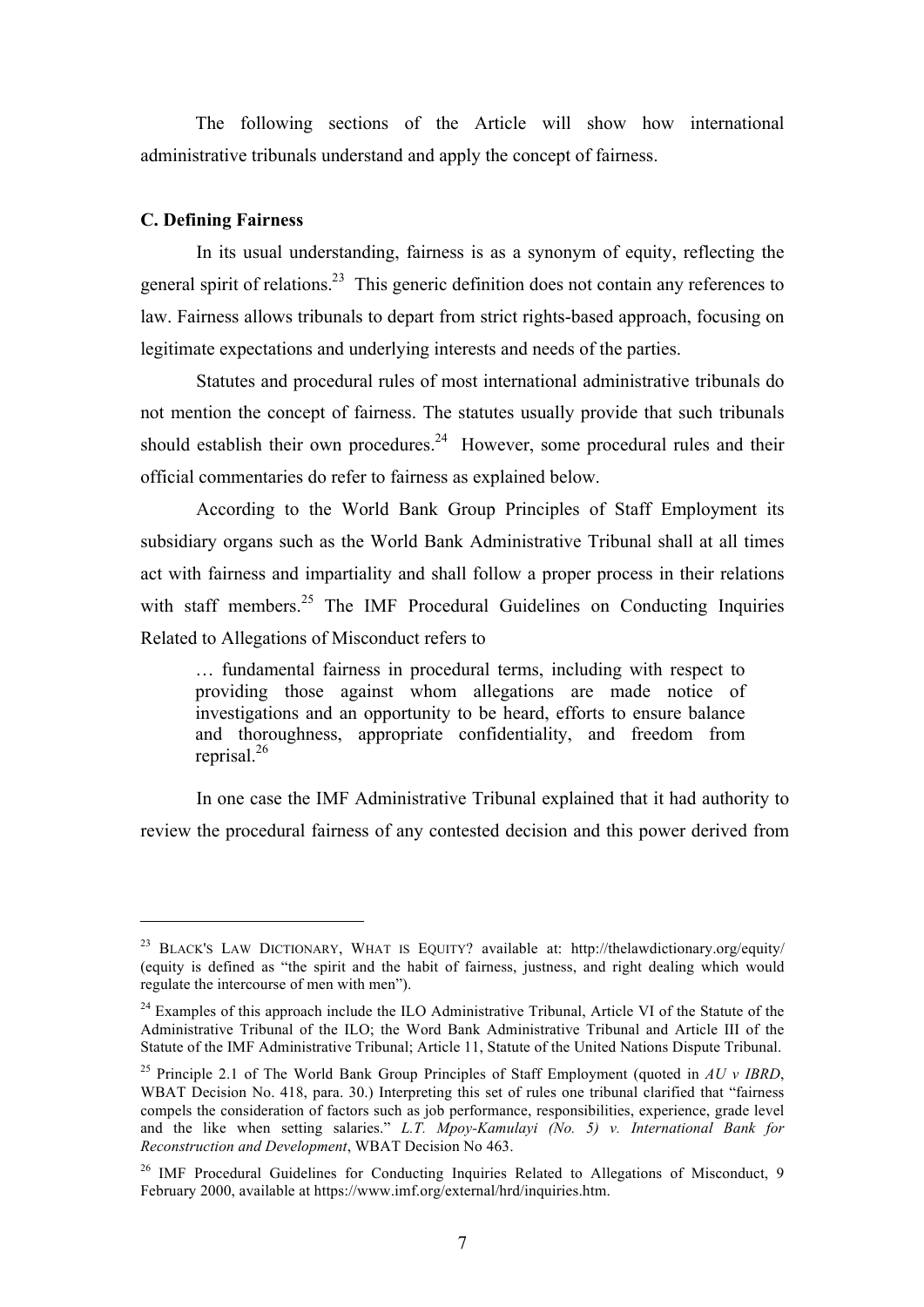the requirement of Article III of its statute, which deals with applicable law.<sup>27</sup> The tribunal also emphasized the significance of fair process as a general principle of international administrative law quoting the official commentary to its statute, which provides that:

…certain general principles of international administrative law, such as the right to be heard (the doctrine of *audi alteram partem*) are so widely accepted and well-established in different legal systems that they are regarded as generally applicable to all decisions taken by international organizations, including the Fund.<sup>28</sup>

Other tribunals refer to fairness in line with concepts such as transparency,<sup>29</sup> due process,  $30$  natural justice  $31$  and objectivity.  $32$  Tribunals touched upon the meaning of procedural fairness, which should encompass various procedural issues such as an opportunity to defend him/herself.<sup>33</sup> an opportunity to hear the evidence and to respond to it<sup>34</sup> or failure to disclosure certain important information "in the absence of any reason in law for non-disclosure".<sup>35</sup> One tribunal highlighted the need to ensure due process not tainted by prejudice, arbitrariness or other extraneous factors.<sup>36</sup>

 <sup>27</sup> *Ms. "K" v. International Monetary Fund*, Administrative Tribunal of the International Monetary Fund Judgment No. 2003-2, 30 September 2003. *Ms. "EE" v. International Monetary Fund*, Administrative Tribunal of the International Monetary Fund Judgment No. 2010-4, 3 December 2010. Article III provides that " ... the Tribunal shall apply the internal law of the Fund, including generally recognized principles of international administrative law concerning judicial review of administrative acts<sup>…</sup>

<sup>28</sup> *Ibid*. (citing Report of the Executive Board, p. 18.)

<sup>&</sup>lt;sup>29</sup> *E v. IBRD*, WBAT Decision No. 325, (This lack of transparency of the applicable procedures constitutes a failure of due process. The Tribunal has referred in previous cases to "[t]he need for a guarantee of procedural fairness and transparency in the proceedings and decision-making arrangements" of the Bank). See also *A*, Decision No. 182 [1997], para. 14; *Shenouda*, Decision No. 177 [1997], para. 37; *E v. International Bank for Reconstruction and Development*, Decision No. 325, para. 61; see also Official Commentary to the Commentary on the Statute of the Administrative  $Tribunal$  of the International Monetary Fund (200), available https://www.imf.org/external/imfat/pdf/2009\_Amended-Statute.pdf#page=14.

<sup>&</sup>lt;sup>30</sup> United Nations Administrative Tribunal Judgment No. 988 ("calls for an investigation to be conducted "… with strict regard for fairness and due process for all concerned" so as to "protect individual rights, … due process for all parties concerned and fairness during any investigation, …") (citing Secretary-General's Bulletin ST/SGB/273 of 7 September 1994, paragraph 18).

<sup>31</sup> *Judgment No. 2491*, ILO Administrative Tribunal, 1 February 2006.

<sup>32</sup> *Judgment No. 411*, United Nations Administrative Tribunal, 13 May 1988.

<sup>33</sup> *Judgment No. 1154*, United Nations Administrative Tribunal, 30 January 2004.

<sup>34</sup> *Judgment 3040*, ILO Administrative Tribunal, Judgment of 6 July 2011.

<sup>&</sup>lt;sup>35</sup> Judgment 3264, ILO Administrative Tribunal, 2014, ILO Administrative Tribunal, Judgment 2873, 108th Session, 2010, Preparatory Commission for the Comprehensive Nuclear-Test-Ban Treaty Organization.

<sup>36</sup> *Calin*, Judgment No 815, United Nations Administrative Tribunals, (1997).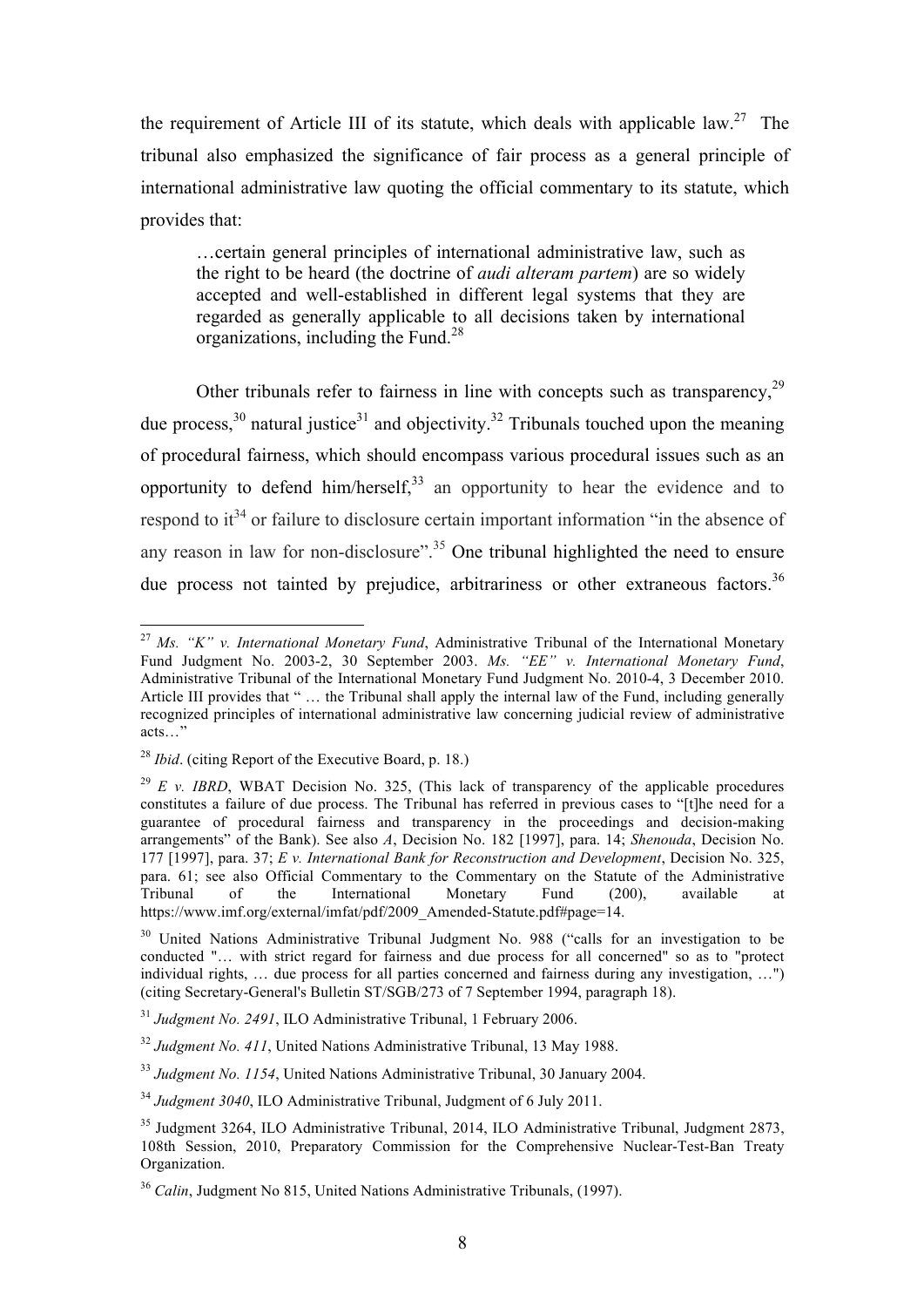Instances of unfairness include conflict of interest situations, $37$  retroactive application of regulations<sup>38</sup> and issues of jurisdiction and procedure such as failure to extend time limits to submit a claim. $39$ 

The World Bank Administrative Tribunal explained that the doctrine of fairness was originally applied "only to procedural shortcomings*,* [and subsequently] it has evolved into an examination of the reasonableness of decisions and policies".<sup>40</sup> It then quoted an eminent English jurist that

a court's solicitude does not extend to regulations "if they were manifestly unjust; if they disclosed bad faith; if they involved such oppressive or gratuitous interference with the rights of those subject to them as could find no justification in the minds of reasonable men."<sup>41</sup>

Clearly that case makes a distinction between fairness applied to procedural shortcomings and substantive fairness as a standard to review the merits of decisions and policies.<sup>42</sup> It appears from the decision that whether procedural or substantive, the concept of fairness is linked to legitimate expectation:

Where the court considers that a lawful promise or practice has induced a legitimate expectation of a *benefit which is substantive*, not simply procedural, authority now establishes that here too the court will in a proper case decide whether to frustrate the expectation is so unfair that to take a new and different course will amount to an abuse of power. Here, once the legitimacy of the expectation is established, the court will have the task of weighing the requirements of fairness against any overriding interest relied upon for the change of policy. [Emphasis in original.] $^{43}$ 

 $41$  Ibid. The tribunal then explained that it was not bound to follow the national law but the ratio from those English cases summarized expanding upon the meaning of the concept of fairness. Ibid. para. 25. A similar approach was taken in *Barbara Nunberg v International Bank for Reconstruction and Development,* WBAT Decision No. 245.

 <sup>37</sup> *Judgment No. 1036*, United Nations Administrative Tribunal, 29 November 2001.

<sup>38</sup> *Judgment No. 590*, United Nations Administrative Tribunal, 25 June 1993.

<sup>&</sup>lt;sup>39</sup> In re Leff, Judgment No. 18, p.5, 26 April 1955 (a reasonable mistake of law preventing the claimant from submitting the claim on time); see also *In re Desgranges*, Judgment No. 11, 12 August 1953 (interpreting the scope of jurisdiction of the ILO Administrative Tribunal); *Aouad*, UNAT Judgment No 224 [1977], *Hiplern*, UNAT Judgment No 63 [1956], *von Stauffenberg et. al*., Order of 22 April 1986, WBAT Reports [1986].

<sup>40</sup> *Lavelle v. IBRD*, World Bank Administrative Tribunal, Judgment of 19 July 2003, para. 24. (quoting *Kruse v. Johnson*, [1898] 2 QB 91, [1895-99] All ER Rep 105 and *R v. IRC, ex parte MFK Underwriting Agencies Ltd*, [1990] 1 WLR 1545, at 1569-70.)

<sup>42</sup> This distinction has been also articulated in *Buendia*, UNDT, Judgment No. YNDT/2010/176 (2010)("Disciplinary findings and penalties imposed as a result or as a consequence of a breach of the [procedural propriety and the protection of fundamental rights] cannot be regarded as fair. A breach of the right to due process is both procedurally and substantively unfair").

<sup>43</sup> *Lavelle v. IBRD, supra* note 40, para. 24 (*quoting R v. North and East Devon Health Authority, ex parte Coughlan [2000] 3 All ER 850, 871-2, para. 57.)*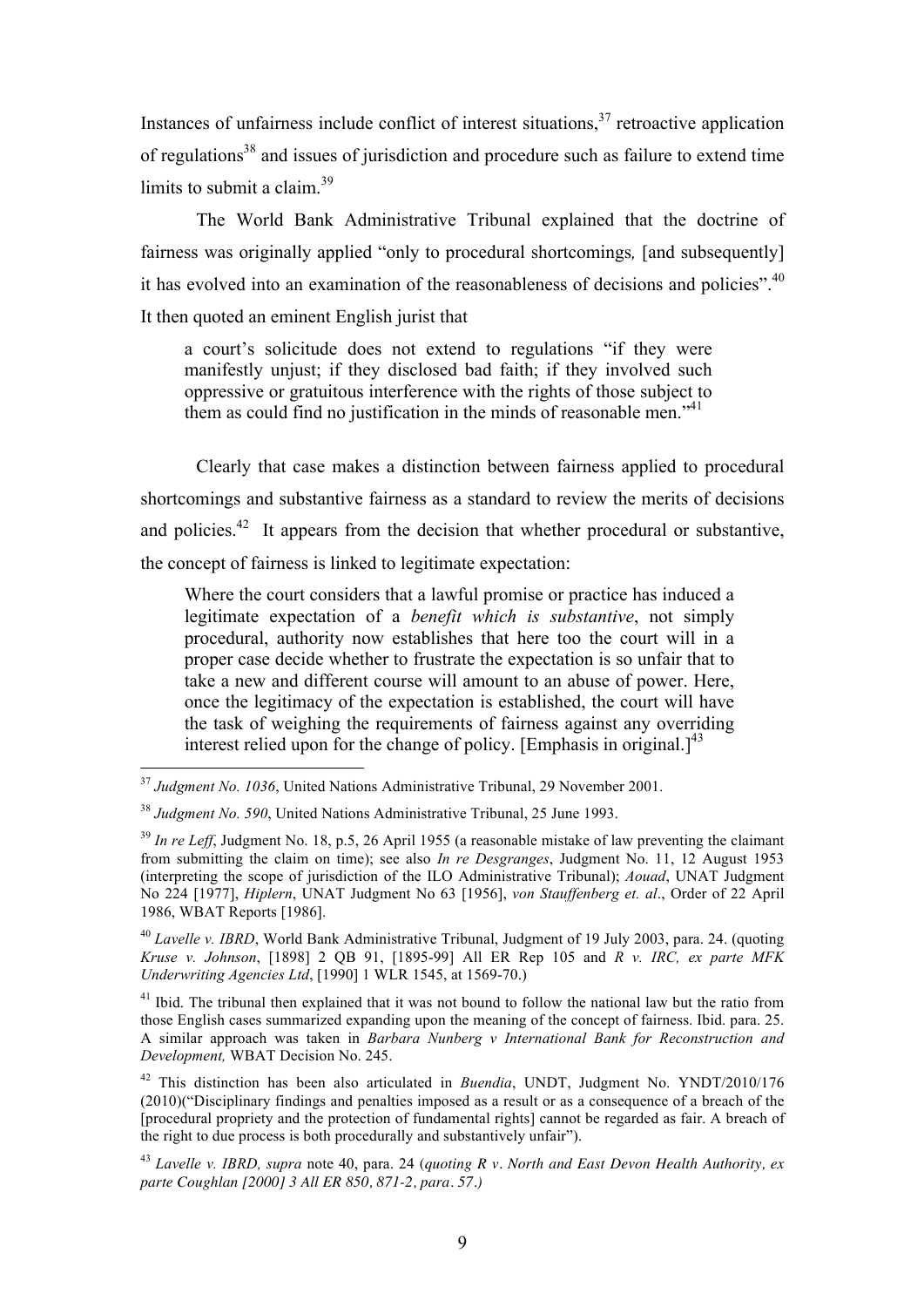The EU Civil Service Tribunal explained that to assess the fairness it is necessary to examine and compare the procedures followed in similar situations,<sup>44</sup> which supposedly helps to understand the existing legitimate expectations.

To sum up, tribunals commonly view the notion of fairness as a synonym of just and equitable treatment of parties, which includes both procedural and substantive treatment based on the concept of legitimate expectations. The next section will analyse various roles the notion of fairness can play in the practice of international administrative tribunals.

#### **D. The Role of Fairness**

As the following review will demonstrate, in most cases, fairness serves one of three roles. First, international administrative tribunals rely on fairness to limit a potential abuse of discretion in rendering decisions on various procedural and substantive matters. Secondly, it fills the gaps in the regulation – when there is no written law on a particular procedural or substantive issue tribunals decide on the basis of fairness. Finally, some tribunals deviate from applying the written rules of the internal law of international organisation to achieve a more fair and equitable resolution.

## *1. Fairness to Limit Discretion*

International administrative tribunals often refer to fairness to limit decision-making discretion and ensure the equality between the parties.<sup>45</sup> One tribunal quoted C.F. Amerasinghe who highlighted that

what all discretionary decisions have in common is that a 'fair' procedure or 'due process' be followed when they are taken, fairness or the

 <sup>44</sup> See, e.g., *Michael Cwik v European Commission,* Judgement of the European Union Civil Service Tribunal (Second Chamber), 8 December 2014, Case F‑4/13.

<sup>45</sup> As the UN Human Rights Committee noted in *Lederbauer v Austria*, the guarantee of equality before courts under Article 14(1) encompasses impartiality, fairness and equality of arms whether the case is considered by a judicial body, which is asked to impose disciplinary measures on civil servants. Communication 1454/2006, 11 September 2007, at para 7.2; United Nations Administrative Tribunal Judgment No. 639, 13 July 1994. ("The Tribunal notes in this regard that the Officer-in Charge's discretion was not absolute. He had to abide by certain rules of fairness and administrative procedures before he was able to make his decisions.")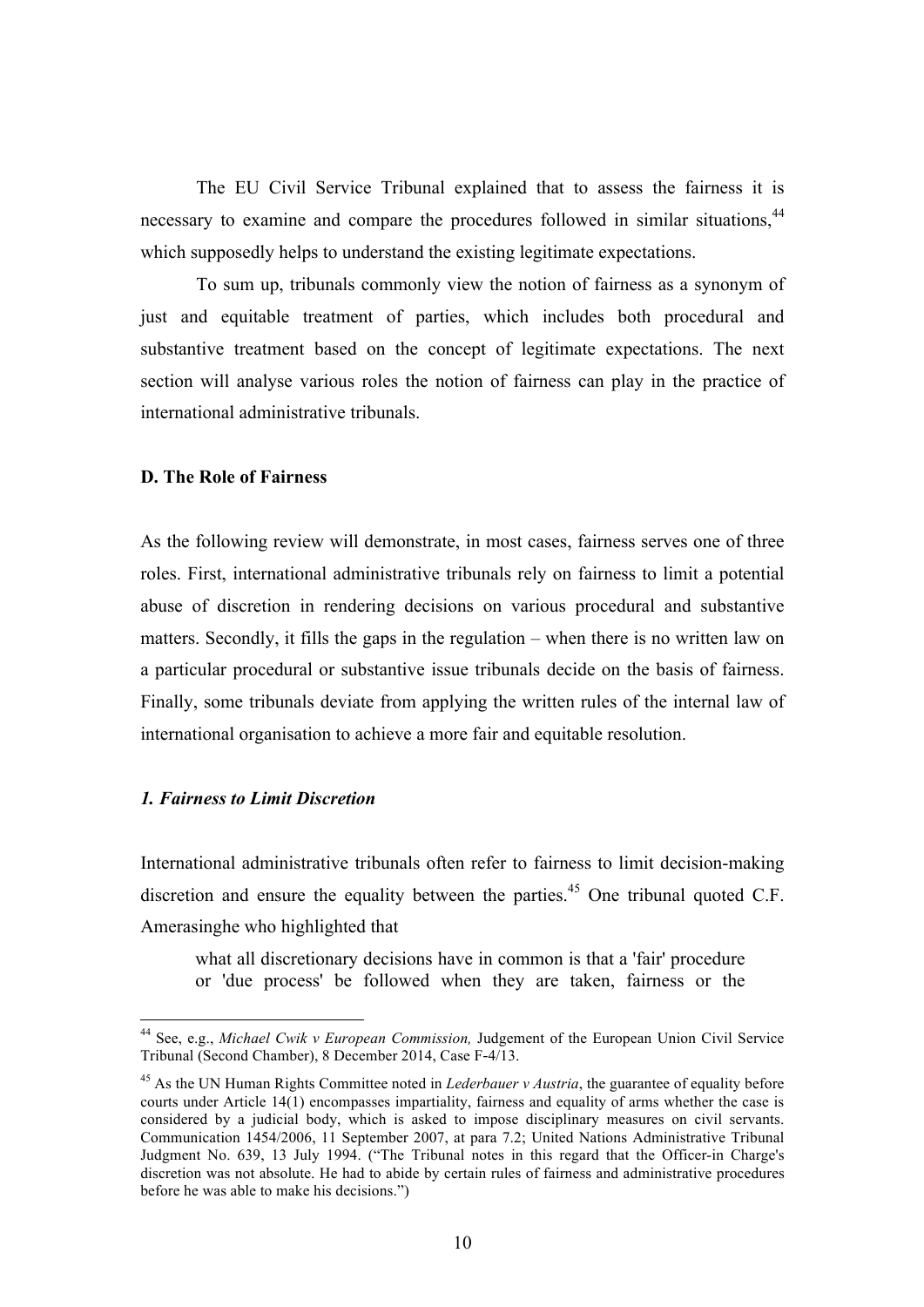appropriateness of process being relative to the nature of the decision taken.<sup>46</sup>

The official commentary to the Statute of the IMF Administrative Tribunal also mentions fairness as a way to limit the exercise of managerial discretion:

with respect to review of individual decisions involving the exercise of managerial discretion, the case law has emphasized that discretionary decisions cannot be overturned unless they are shown to be arbitrary, capricious, discriminatory, improperly motivated, based on an error of law or fact, or carried out in violation of fair and reasonable procedures. 47

A report of an external panel, which reviewed the International Monetary Fund's dispute resolution system, concluded that the standard of review used by IMF Administrative Tribunal encompasses setting limits to the improper exercise of discretionary power by organs of an international organisation and the protection of legitimate expectations.<sup>48</sup> Since international administrative tribunals are organs of international organisations this also applies to them. That report cited a case requiring this international organisation "to set high standards of conduct for itself and to ensure appropriate remedies for breach of what the Grievance Committee referred to as 'fundamental fairness'."<sup>49</sup>

The United Nations Administrative Tribunal repeatedly ruled on issues of incorrect application of internal regulations, which violate the principles of equity and fairness.<sup>50</sup> The IMF Administrative Tribunal has underscored "the importance of procedural fairness in the exercise of discretionary authority<sup>551</sup> by international

 <sup>46</sup> *Leung-Ki v. The Secretary-General of the United Nations*, United Nations Administrative Tribunal Case No. 693, 13 July 1994, para. IX (quoting Amerasinghe, supra note **Error! Bookmark not defined.** at 357-358).

<sup>&</sup>lt;sup>47</sup> Commentary on the Statute of the Administrative Tribunal of the International Monetary Fund 19 (2008) (Citing *Durrant-Bell*, WBAT Reports, Dec. No. 24 (1985), at paras. 24, 25).

<sup>&</sup>lt;sup>48</sup> See Report of External Panel "Review of the International Monetary Fund's Dispute Resolution System" p ii (2011), available at https://www.imf.org/external/hrd/dr/112701.pdf.

<sup>49</sup> Ibid. quoting Case 1996-5 of the IMF Grievance Committee.

<sup>50</sup> See, e.g., See for example United Nations Administrative Tribunal Judgments *Taylor,* No. 360, (1985); *Khamis* No. 108 (1967); *Islam,* No 953 (1997) (ruling that it was within the Tribunal's power to review whether the application of the rrules has been effected in an arbitrary, unfair or prejudicial manner); Judgment No. 483, United Nations Administrative Tribunal, 25 May 1990.

<sup>51</sup> *Mr. S. Negrete v. International Monetary Fund*, Administrative Tribunal of the International Monetary Fund Judgement No. 2012-2, 12 October 2012, para. 140.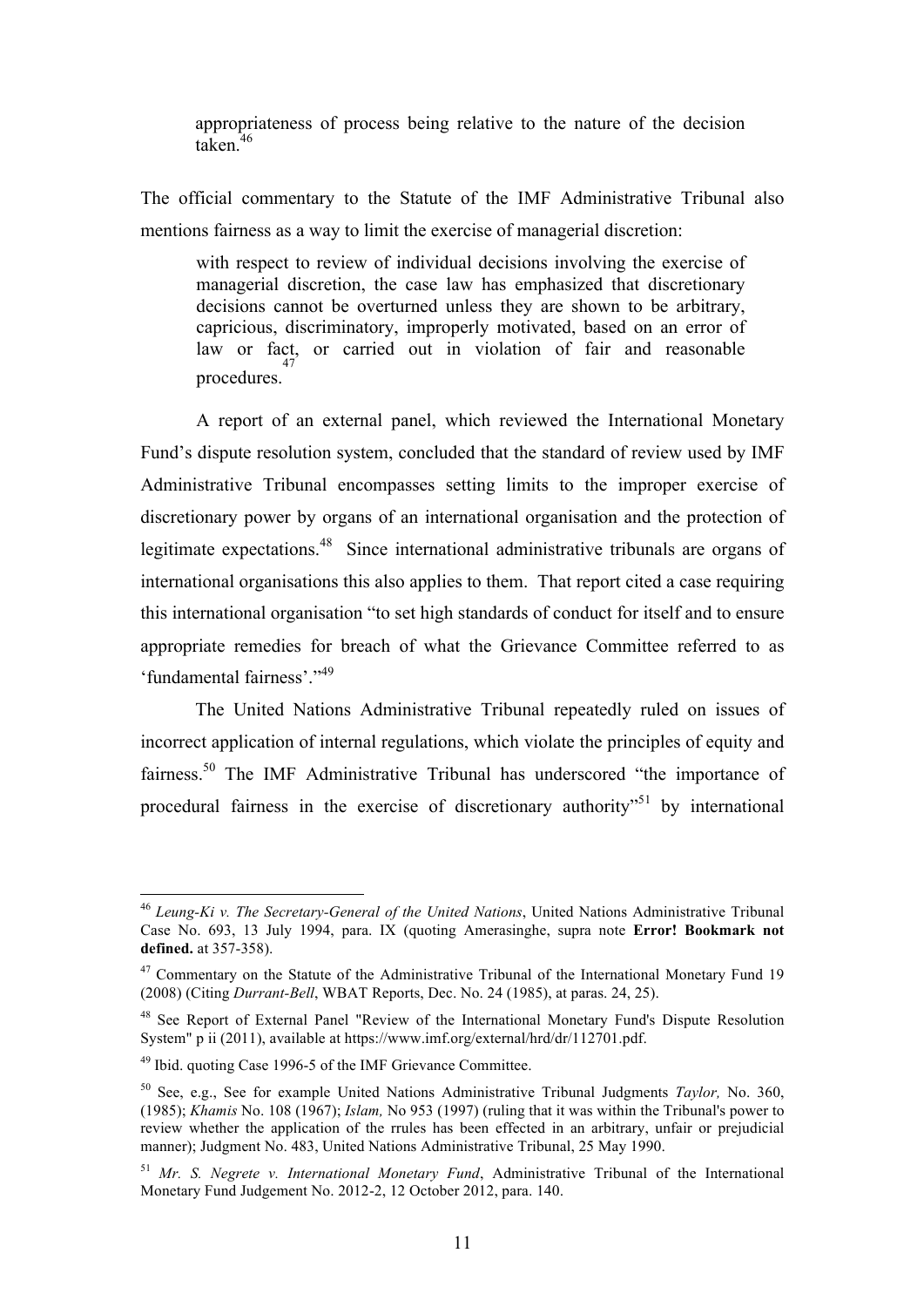organisations and the need to avoid incorrect interpretation of regulations.<sup>52</sup> In another case, the World Bank Administrative Tribunal clearly treated fairness as an interpretation tool: "The power of the Tribunal … is very broad and allows for the examination of all elements of fact and law as well as of procedural fairness and transparency."53

Elements of bias, prejudice or manifest unreasonableness may lead to a conclusion that a certain decision was unfair and arbitrary.<sup>54</sup> The World Bank Administrative Tribunal cited a decision of the Inter-American Development Bank Administrative Tribunal, which explained the criteria used to challenge discretionary decisions:

it is a well-established principle of law, which this Tribunal has already had occasion to invoke, that all administrative decisions, including discretionary ones, must respect basic principles of due process of law, including the requirement that they be adopted by impartial officials, after fair proceedings, on sufficient factual grounds and providing reasonable and adequate justification.<sup>55</sup>

## *2. Fairness to Fill Gaps in Law*

International administrative law (both procedural and substantive) has gradually evolved from a stage of customary law similar to *lex mercatoria* to a more codified version with clearly stipulated procedural and substantive rules and principles. As in any other emerging branch of law, at earlier stages of development judges have exercised significant discretion on procedural and substantive matters in the absence of written rules.<sup>56</sup>

 $52$  ILOAT Judgment 3143, 4 July 2012, p. 4 ( $\sqrt{ }$ [the respondent] failed to ensure the consistent and equitable application of the rental subsidy scheme and, by so doing, violated the principles of fairness and equity"); ILOAT Judgment No. 2915, 8 July 2010, p. 15 ("whether or not [retirement] is required by the principle of equality, which embraces the notions of fairness and equity also invoked ..."); (*Bertrand*, Decision No. 81 [1989], para. 20.)

<sup>53</sup> *A v. International Bank for Reconstruction and Development*, World Bank Administrative Tribunal Decision No. 182, November 18, 1997

<sup>54</sup> *De Raet*, World Bank Administrative Tribunal, Decision No. 85. (At most the Tribunal can find that this conclusion was reached in an arbitrary manner, involving, for example, unfairness, failure to allow the Applicant to state his case, or other departures from established procedure, bias, prejudice, the taking into consideration of irrelevant factors or manifest unreasonableness.")

<sup>55</sup> *Buria-Hellbeck* 1989 IDBAT, No 23, para. 144. See also *Pagurek vs. IDB*, Judgment No 44 1997, which is too much the same effect.

<sup>56</sup> See, e.g., Roscoe Pound, *Making Law and Finding Law*, 82 CENTRAL LAW JOURNAL 351 (1916).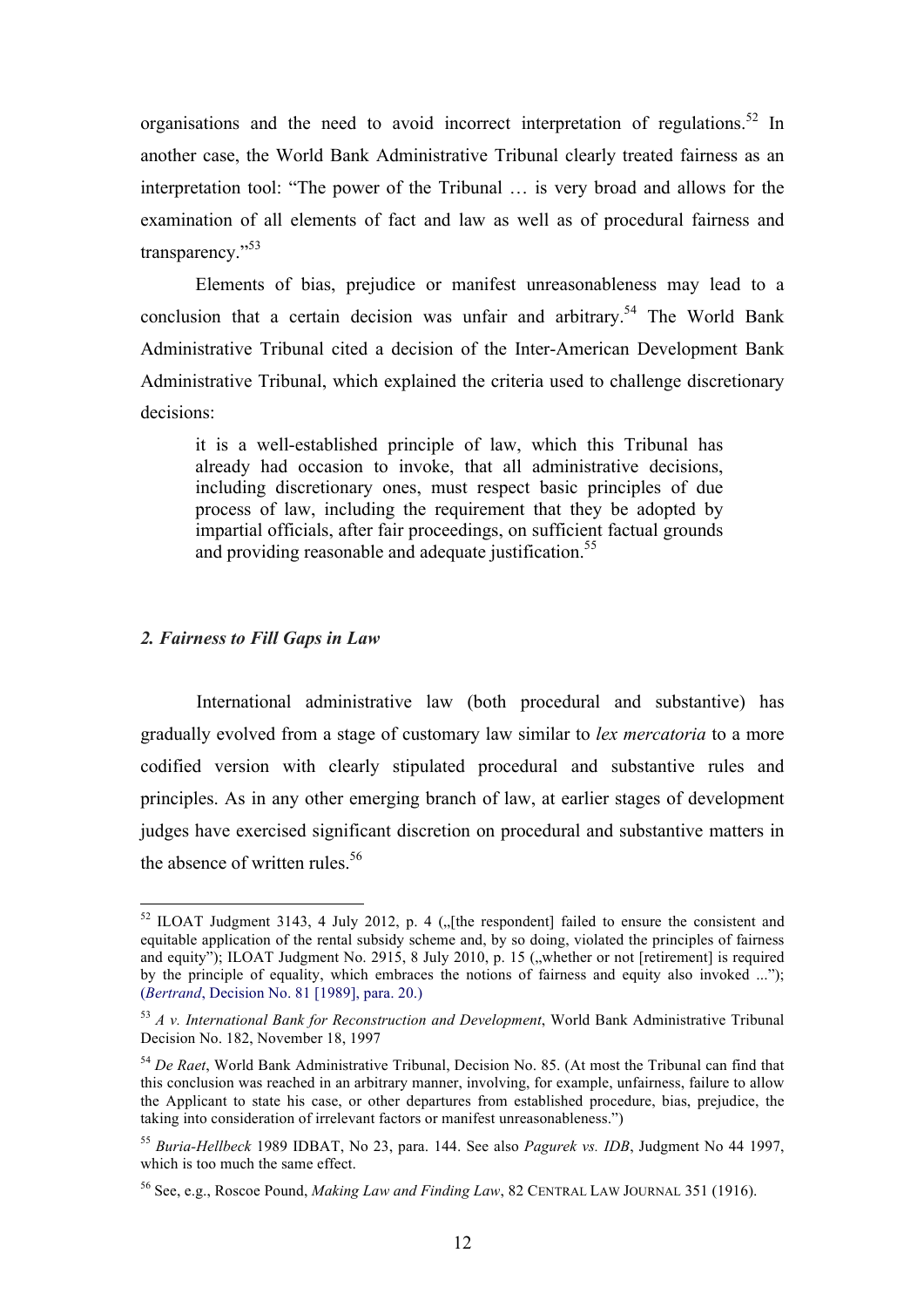Statutes of international administrative tribunals usually do not specify the sources of applicable law (substantive or procedural),<sup>57</sup> which gives tribunals freedom to use the concept of fairness to rule on issues not specifically regulated in written law to fill the gaps in regulation. It is generally accepted that the rules of fair procedure may be derived "from general principles of law where the written law is silent"<sup>58</sup> and while some international administrative tribunals have applied fairness to fill gaps in the law, other tribunals have denied that they have power to do so.<sup>59</sup>

The League of Nations Tribunal explained in one of its early decisions that "it [was] only in the absence ... of written rules that the Tribunal would be justified in referring to general principles of law or equity".<sup>60</sup> The ILO Administrative Tribunal supported a similar line of reasoning ruling "the judge [was] bound to observe strictly the rules of law and can have recourse to equity only in the event of lack of clarity of the text or silence in the regulations". $61$ 

The most common example of application of fairness is when, in the absence of detailed rules, tribunals award compensation for damages arising out of certain procedural irregularities.62 Fairness plays a significant role here because determination of damages usually involves translation of a breach of law into a mathematical calculation, which inevitably involves exercise of discretion.<sup>63</sup>

#### *3. Overriding Written Law to Ensure Fairness*

 <sup>57</sup> Kryvoi, supra note 4, at 268.

<sup>58</sup> C.F. AMERASINGHE, PRINCIPLES OF INTERNATIONAL INSTITUTIONAL LAW 306 (2005).

<sup>59</sup> See an overview in MICHAEL AKEHURST, THE LAW GOVERNING EMPLOYMENT IN INTERNATIONAL ORGANISATIONS 90-92 (1967).

<sup>60</sup> *Di Palma Castiglione*, League of Nations Judgement No 1, 1929, at p.3. (translation from AKEHURST Ibid at 74).

<sup>61</sup> In *re Tranter*, ILO Administrative Tribunal, Judgment No. 14, 3 September 1954.

<sup>&</sup>lt;sup>62</sup> Judgment No. 1365, United Nations Administrative Tribunal, 6 February 2008 ("As the Joint Appeals Board declared this irregularity to be a violation of the principles of equity and fairness, the Tribunal considers that the \$500 recommended by the Board and accepted by the Secretary-General to be clearly inappropriate in light of the gravity of the flaw, which was neither more nor less than age discrimination. "); *Advisory Opinion, Judgments of the Administrative Tribunal of the I.L.O. upon Complaints Made against UNESCO* (I.C.J. Reports 1956, at p. 100) (citing *Corfu Channel case*, Judgment of December 15th, 1949, I.C.J. Reports 1949, p. 249).

<sup>63</sup> See, e.g., *Duberg*, Judgments Nos 17-19 and 21, 26 April 1955, p.5. *In re Godchot*, Judgment No. 33, n 23 September 1958, p. 4; *Garcin*, ILO Administrative Tribunal Judgment No. 32 (19958).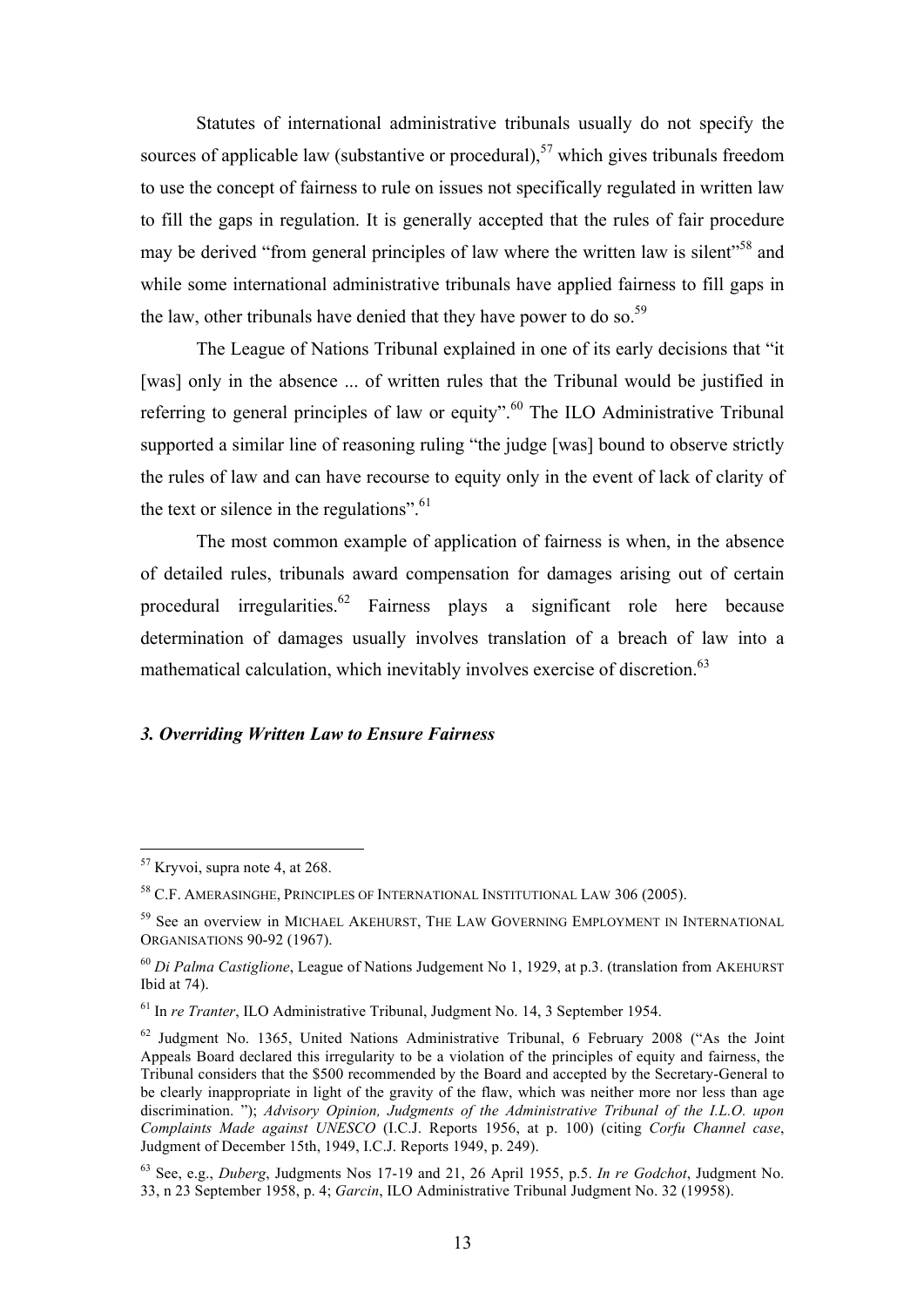In some cases, tribunals knowingly departed from the requirements of written law applying the concept of fairness. For example, the IMF Administrative Tribunal explained the departure from written law by the need to ensure "fairness consistent with generally recognized principles of international administrative law".<sup>64</sup> In several cases, this tribunal has awarded relief for failure to observe procedural fairness while confirming the contested decision.<sup>65</sup> For instance, in the *Cauro* case the OEEC/OECD Appeals Board was ordered to pay a supplementary indemnity, beyond that which was established by the Staff Regulations, to deal with an "abnormal injury, for which the statutory provision do not, in the present case, provide an equitable compensation". 66

On the other hand, some tribunals are conscious about the border between application of law and creation of law. For example, an IMF administrative tribunal explained that it could not consider questions of fairness or unfairness in its application of written law and that the regulations did not contemplate discretionary decision-making and that the tribunal could only decide on whether the application was appropriate.<sup>67</sup>

## **4. Conclusion: Reconciling Conflicting Visions and Roles of Fairness**

As the analysis above demonstrates, fairness plays an important role in international administrative law. Failure to respect procedural fairness may lead to denial of recognition of immunity of international organisations by domestic courts. Fairness also plays an important role when applicable procedural and substantive law contains gaps or requires interpretation. The concept of fairness allows international

 <sup>64</sup> *Ms. N. Sachdev v. International Monetary Fund*, Administrative Tribunal of the International Monetary Fund Judgment No. 2012-1, IMFAT Judgment No. 2012-1 (6 March 2012) ("it was permissible that the selection process, which was taken together with the World Bank for a position in a joint Bank/Fund office, precise requirements of the Fund's written law as long as the process met standards of fairness consistent with generally recognized principles of international administrative law.")

<sup>&</sup>lt;sup>65</sup> Ibid. See also Ms. "C" v. International Monetary Fund, IMFAT Judgment No. 1997-1 (22 August 1997), para. 44; Judgment No. 2012-1, *Ms*. *N. Sachdev v. International Monetary Fund*, para. 150; *Ms. "EE" v. International Monetary Fund*; Judgment No. 2010-4 Administrative Tribunal of the International Monetary Fund, 3 December 03, 2010, para. 266.

<sup>66</sup> Decision No 34, 1961 (translation from AKEHURST, *supra* note 59 at 87.

<sup>67</sup> See *Loguinov*, Judgment No. 685 (1994), and *Demers Dear,* No. 749 (1996).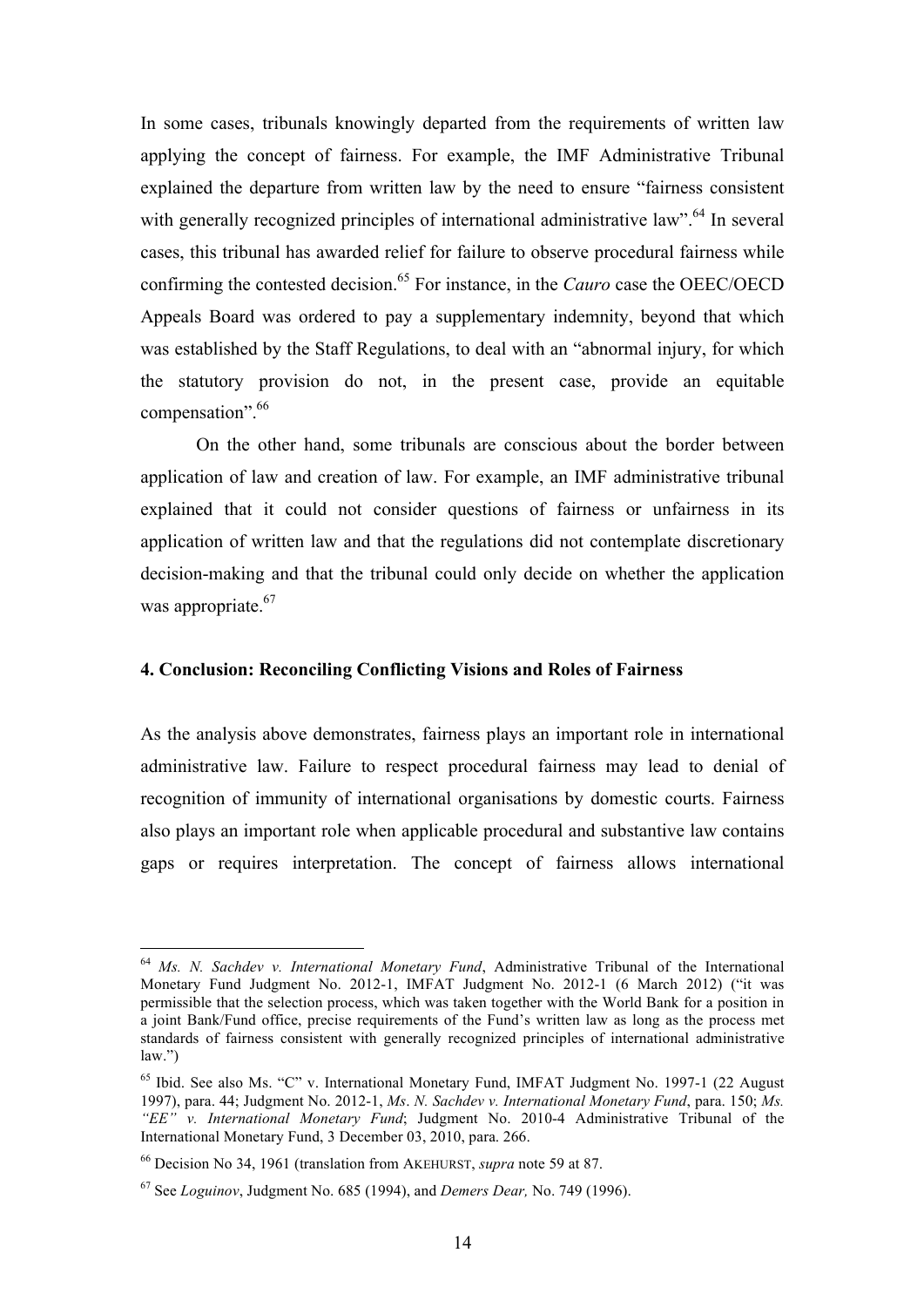administrative tribunals not only to ensure just procedure but also to fill such gaps, taking into account legitimate expectations of the parties.

One problem with replacing written rules with the concept of fairness is that the parties may not necessarily know the perception of fairness of a particular tribunal, which leads not only to increasing number of cases but also creates uncertainty as to the correct course of procedure for international civil servants. A recent Council of Europe report on the accountability of international organisations for human rights violations emphasised that uncertainty as to the precise scope of obligations incumbent on the international organisation undermines legal certainty both for the organisations themselves and for third parties.<sup>68</sup>

As demonstrated above even if procedural or substantive written rules are rather specific on a particular issue, tribunals may decide not to apply them to achieve a result, which is fairer in their view. That creates even more uncertainty for the parties. Although it is desirable for the rules to be fair, it is submitted that it is even more desirable to have predictability and certainty even if some rules might seem unfair. Furthermore, the main task of international tribunals is to apply law rather than to create it.69 As the International Court of Justice explained in the *Fisheries Jurisdiction* case a court of law "cannot anticipate the law before the legislator has laid it down."<sup>70</sup> Norms of law are supposed to restrict powers of international organisations and international administrative tribunals, which function as adjudicators rather than lawmakers. $71$ 

It is argued that departing from written regulations of international organisations to reach a more fair result should only be allowed when it is possible to prove that such regulations contradict generally recognised principles of international administrative law. This would help distinguish legal procedure based on legitimate sources of law from non-legal procedure. It would also allow international administrative tribunals to constrain international organisations with the rule of law

<sup>&</sup>lt;sup>68</sup> Council of Europe Parliamentary Assembly, Accountability of International Organisations for Human Rights Violations, 17 December 2013, paragraph 17, available at: http://assembly.coe.int/nw/xml/XRef/Xref-DocDetails-EN.asp?FileID=20310&Lang=EN.

<sup>69</sup> HERSCH LAUTERPACHT, THE FUNCTION OF LAW IN THE INTERNATIONAL COMMUNITY 373-374 (1933).

<sup>70</sup> *Fisheries Jurisdiction*, *UK v Iceland, Merits*, ICJ Reports, 1974, 23-24.

<sup>71</sup> Jan Wouters and Philip De Man, *International Organisations as Law-Makers*, in RESEARCH HANDBOOK ON THE LAW OF INTERNATIONAL ORGANIZATIONS (JAN KLABBERS AND ÅSA WALLENDAH EDS, 2011).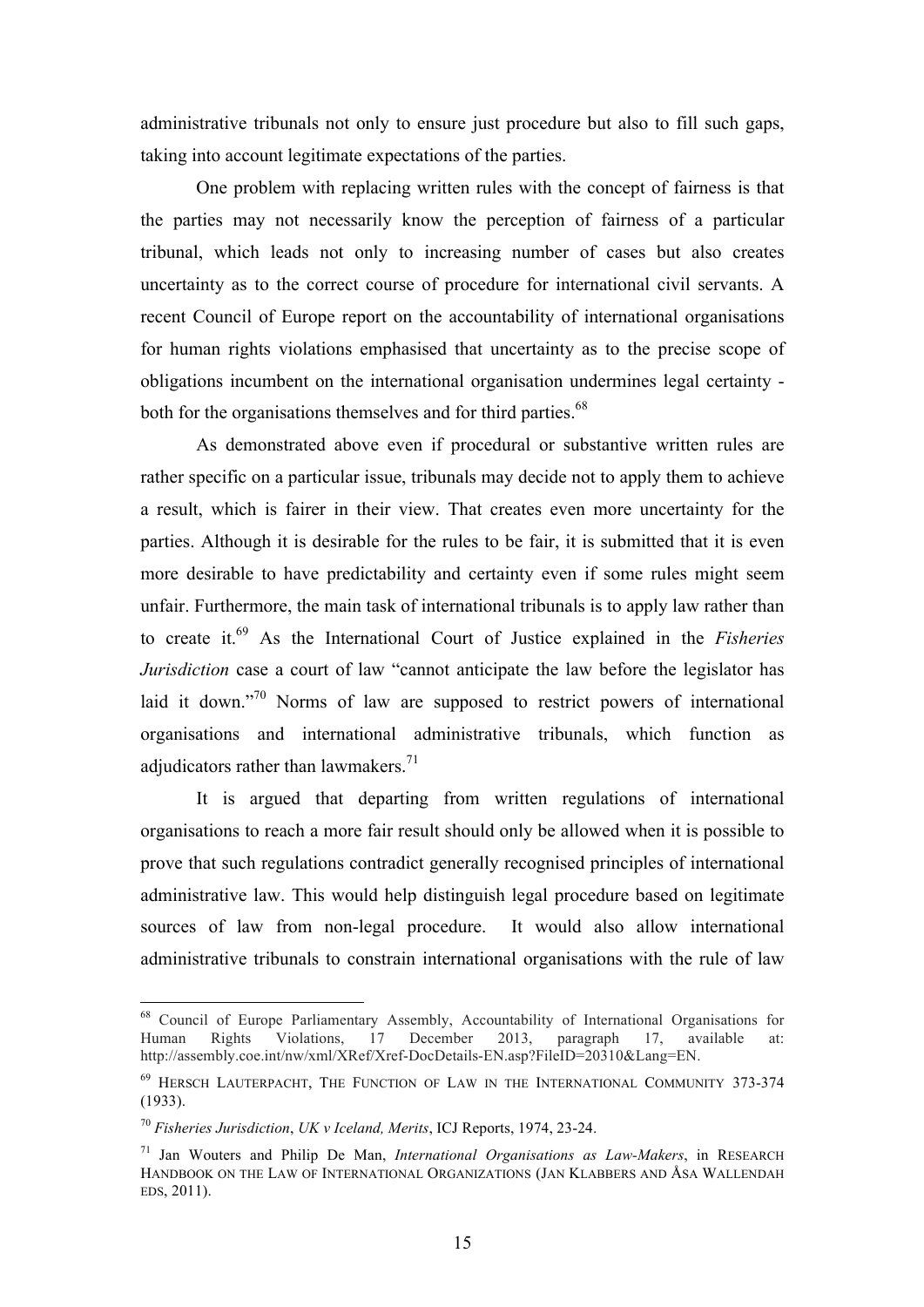rather than subjective discretion of judges deciding the case. Fairness in the eyes of one judge will not necessarily mean fairness for another judge or for the parties. Fairness is a judgment call, which depends on moral, cultural, religious, political and other preconceptions. While it is very difficult to prove general principles of law, it is almost impossible to "prove" fairness, which is in essence an exercise of discretion.

If the tribunal cites other cases or sources of law to demonstrate fairness – that would suggest that they have actually applied general principles of law other than fairness as such. Reliance on general principles may enhance accountability of international administrative tribunals by recognising principles commonly found in jurisprudence of other tribunals and national administrative law.<sup>72</sup> Whenever possible, the tribunals should rely upon general principles of law rather than fairness. A rule or principle, which is fair, is probably considered as such because it has been adopted by most legal systems as fair and can be regarded as a general principle of law as understood by Article 38 of the Statute of the International Court of Justice. While some statutes and procedural rules of international administrative tribunals stipulate applicable substantive law.<sup>73</sup> others simply require a reasoned decision.<sup>74</sup> It is argued that instead of relying on their subjective perceptions the tribunals should opt for demonstrating whenever possible that a certain principle is widely recognised and applied by other tribunals in the analogous situations.

It is useful to draw a parallel with national legal systems. For example, in the United States, "unconstitutionally vague" statutes are unenforceable. Fair notice and control of arbitrary enforcement underpin the doctrine of vagueness.<sup>75</sup> Under US law the problem of arbitrary enforcement violates the principle of equal protection.<sup>76</sup> The

 $72$  See discussion of attractiveness of the use of general principles of law in EU administrative law. PAUL CRAIG, UK, EU AND GLOBAL ADMINISTRATIVE LAW. FOUNDATIONS AND CHALLENGES 361 (2015).

 $<sup>73</sup>$  See, e.g. Rules of Procedure of the Administrative Tribunal of the European Bank for Reconstruction</sup> and Development, Rule 3.02, available at http://www.ebrd.com/downloads/integrity/appeals.pdf; Statute of the Administrative Tribunal of the International Monetary Fund, art. III available at http://www.imf.org/external/imfat/pdf/2009\_Amended-Statute.pdf.

<sup>&</sup>lt;sup>74</sup> Statute of the United Nations Dispute Tribunal, art. 11, G.A. Res. 63/253 (Dec. 24, 2008) available at http://www.un.org/en/oaj/files/undt/basic/2008-12-24-undt-statute.pdf; Statute of the Administrative Tribunal of the International Labour Organization, Article IV, available at http://www.ilo.org/tribunal/about-us/WCMS\_249194/lang--en/index.htm.

 $75$  If a statute is too vague for the average citizen to understand, a statute is void for vagueness and unenforceable under the US constitutional law. See ERWIN CHEMERINSKY, CONSTITUTIONAL LAW PRINCIPLES AND POLICIES (2011).

<sup>76</sup> According to the Fourteenth Amendment to the US Constitution, known as the Equal Protection Clause: "No State shall make or enforce any law which shall abridge the privileges or immunities of